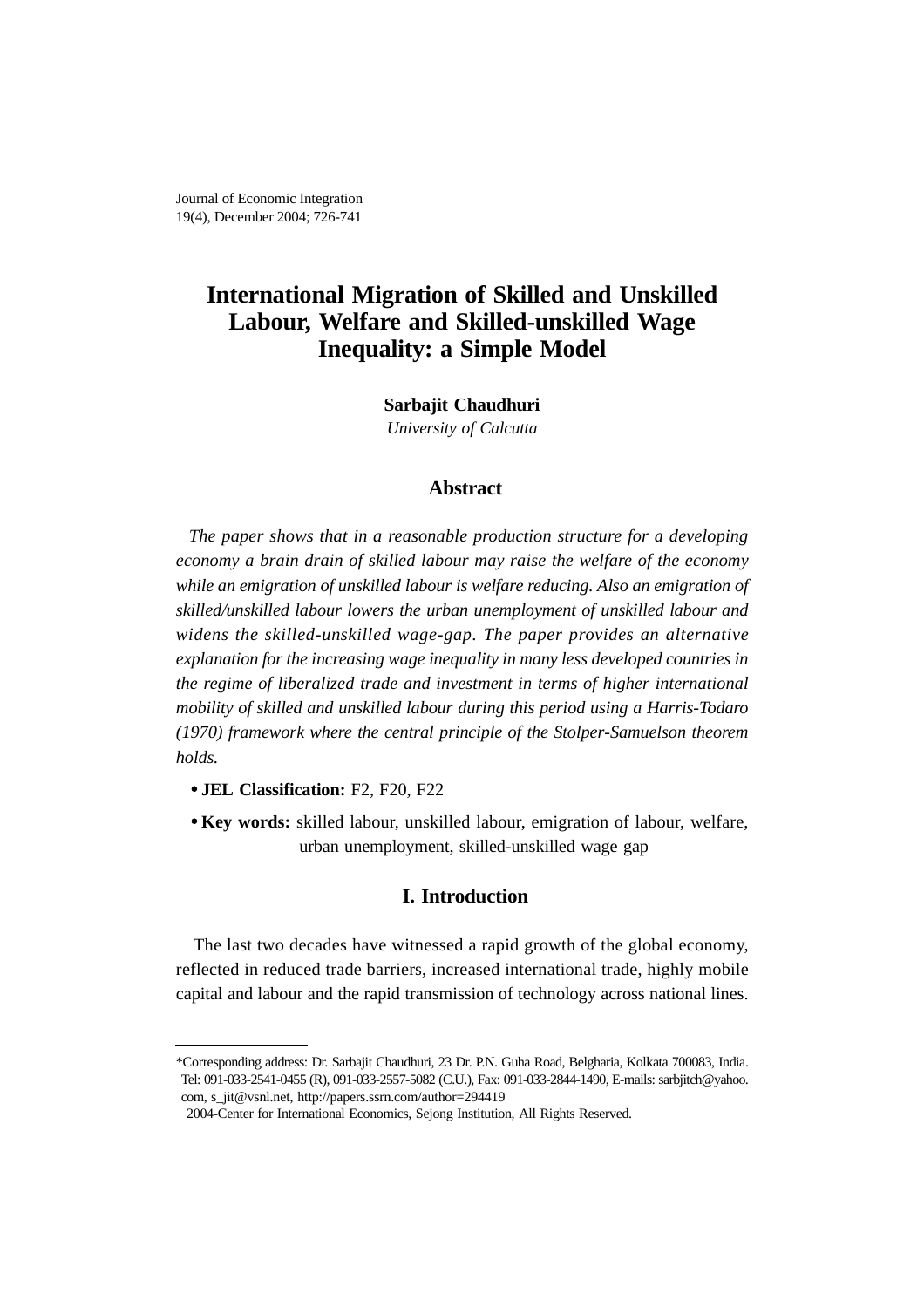Globalization perpetuates emigration from developing countries in the following way. It stimulates consumerism and consumption and raises expectations regarding the standard of living. The widening gap between consumption expectations and the available standard of living within structural constraints of the developing countries, combined with easy access to information and migration networks, create tremendous pressure for emigration (Zhou and Gatewood 2000).

Emigration from developing economies must have important consequences for the source countries. Trade and development economists are likely to be concerned in studying the implications of such emigration on welfare and labour markets of the developing countries.

There exists a conventional theoretical literature, which analyzes the effect of emigration of labour from a developing country on the welfare of the non-migrants in that country. The customary result in the literature is that, in a two-product small open economy, any given amount of emigration does not affect the welfare of the non-migrants because the presence or the absence of the migrant group in the population implies the same terms of trade, and hence the same trade opportunity for the non-migrants (Bhagwati and Rodrigues 1975). However, Rivera-Batiz (1982) has shown that if one of the two commodities is internationally nontradable, the emigration, if it is from the non-tradable goods sector may lower the welfare of the non-migrants. But Quibria (1988) has shown that if the international migration of labour is not associated with any movement of capital, then per capita availability of capital for the non-migrants labour force rises. This produces a positive income-effect. If the positive income-effect outweighs the adverse terms of trade effect, the effect on welfare is exactly opposite to that Rivera-Batiz (1982) has found. However, in all the above papers we do not find any distinction between migrant and non-migrant labour force from the viewpoint of skill.

Unfortunately, economists so far have paid little attention in analyzing the welfare consequences of emigration of skilled labour from the developing countries, which has gained momentum especially after globalization. A notable exception is, however, Chaudhuri (2001). In this paper, it has been shown that in a reasonable production structure for a developing economy a brain drain of skilled labour raises urban unemployment of unskilled labour and may improve the welfare of the nonmigrants in a tariff-distorted economy.

Developing economies are plagued by significant degree of skilled-unskilled wage inequality and high levels of unemployment of unskilled labour, especially in the urban areas. Large-scale international migration of workers from a developing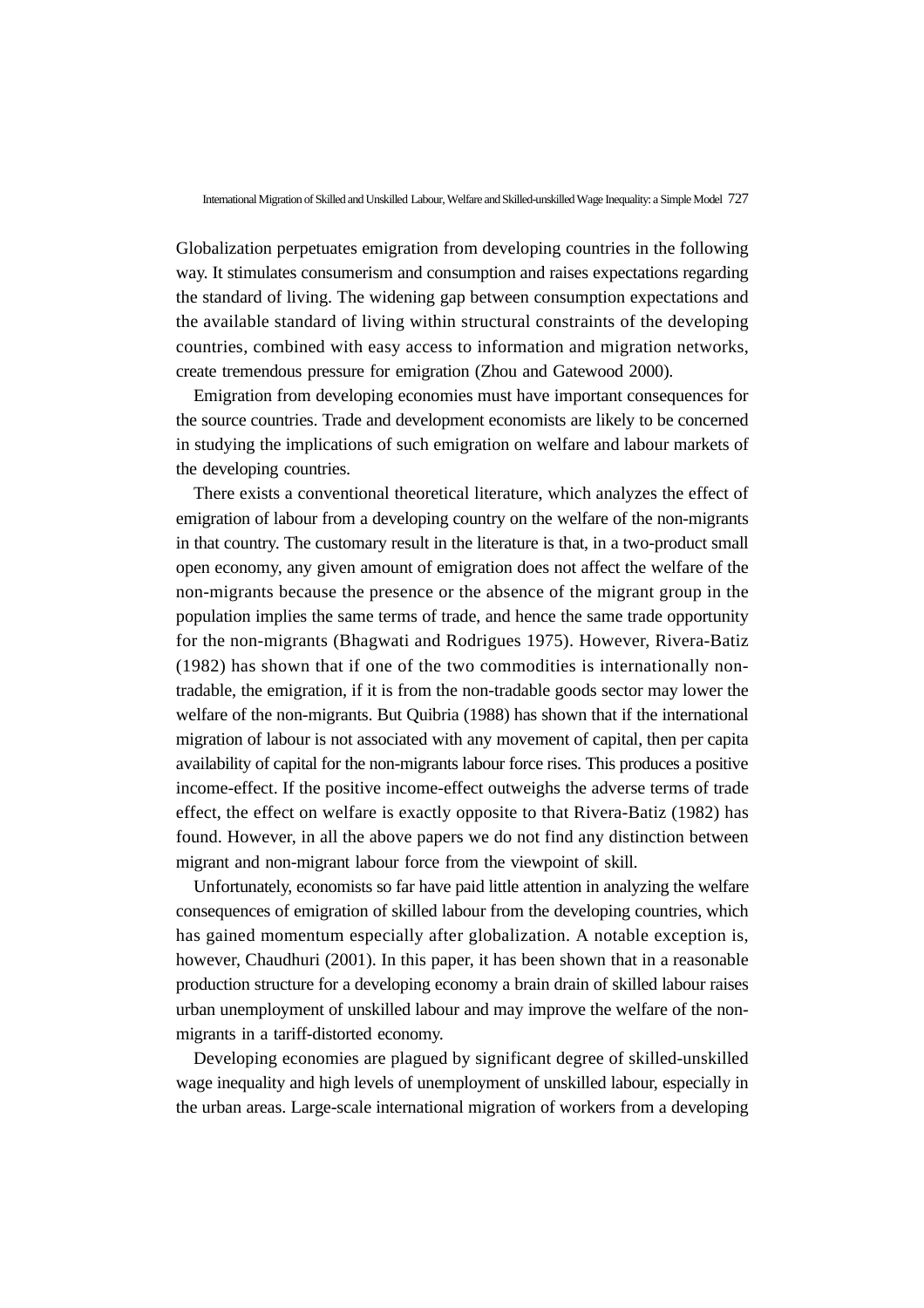country, irrespective of whether skilled or unskilled, may produce significant effects on overall employment and wages as well as on the skilled-unskilled wage gap in that country.

Trade liberalization in the less developed countries, according to the conventional wisdom, was expected to lower the skilled-unskilled wage gap following increases in the prices of the export commodities. The increases in the world prices of the exportables of the less developed countries are possibly owing to the multilateral tariff reductions by the large trading countries and the consequent increase in their import demands. This according to the celebrated Stolper-Samuelson (S-S) theorem should increase the wage rate of unskilled labour vis-à-vis skilled labour since the former type of countries generally export commodities that are intensive in the use of unskilled labour, and thus lead to a reduction in the wage inequality. But empirical evidence from several Latin American countries [see Wood (1995, 1997), Robbins (1994a, 1994b, 1995a, 1995b, 1996a, 1996b)] has pointed out that the gap has in fact widened. The empirical literature in this area has identified the following as the prime factors responsible for the growing incidence of wage inequality in the Latin American countries:

- (i) removal of tariff restrictions from the sectors which were relatively intensive in the use of unskilled labour (Harrison and Hanson 1999, Hanson and Harrison (1999), Curie and Harrison 1997);
- (ii) growth in foreign direct investment which is positively correlated with the relative demand for skilled labour (Robbins 1994a, b); and,
- (iii) falling real minimum wages and decline of union strength of the unskilled workers (Harrison and Hanson 1999).

The inability of the standard trade theoretic models to explain widening wage inequality calls for explanations. Although all the empirical studies acknowledge the inherent ambiguities of wage predictions in the higherdimensional Heckscher-Ohlin (H-O) framework, the theoretical literature has not yet grown sufficiently to explain this puzzling empirical finding. However, mention should be made of papers by Feenstra and Hanson (1995) and Marjit, Broll and Sengupta (2000) who have explained the increasing wage inequality in the developing countries theoretically in terms of specific structural characteristics of the less developed countries, such as features of labour markets, structures of production, nature of capital mobility etc. The paper of Feenstra and Hanson (1995) is based on the famous Dornbusch-Fischer-Samuelson continuum-ofgoods framework. According to them, inflows of foreign capital induced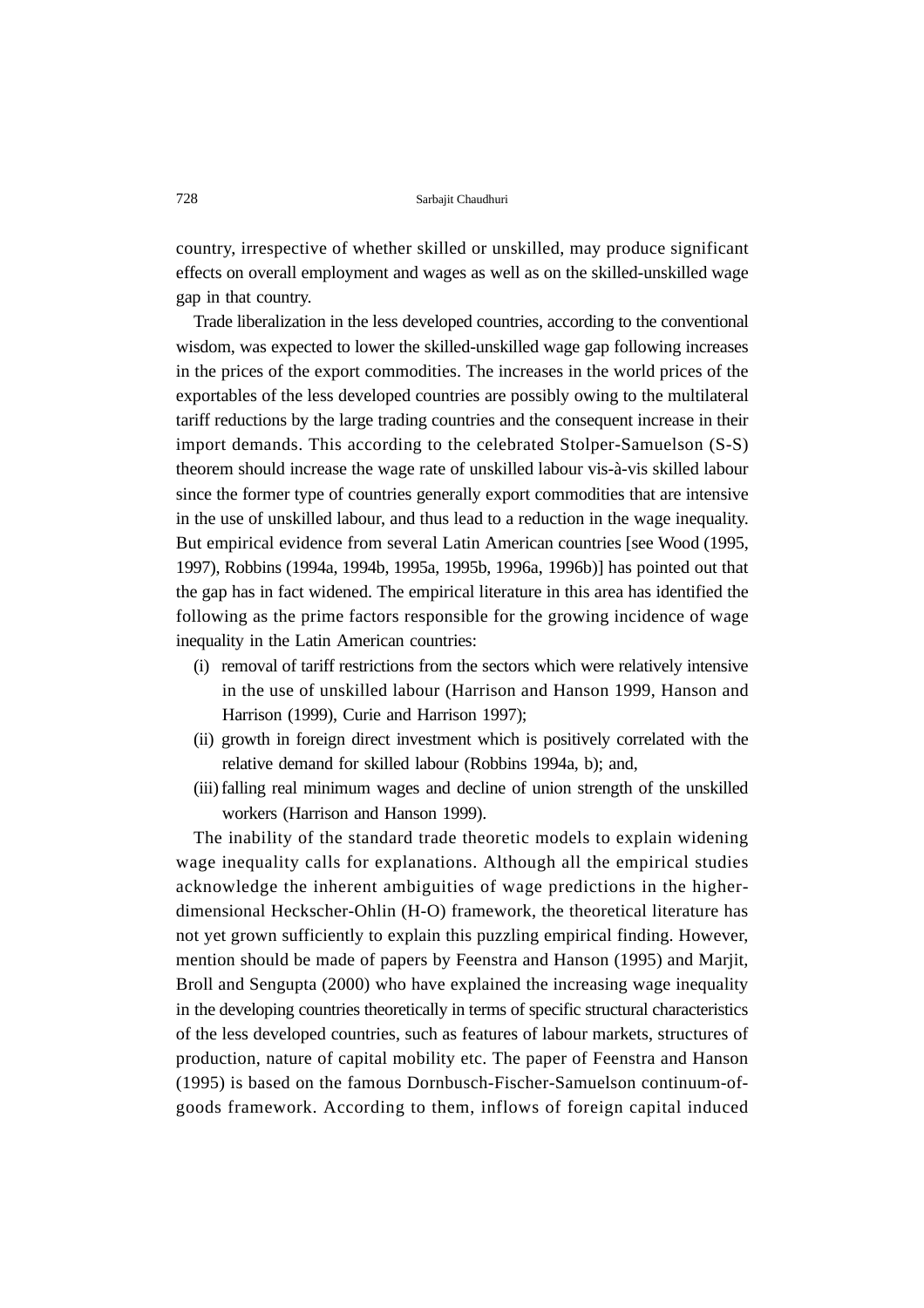greater production of skilled-intensive commodities in Mexico, thereby leading to a relative decrease in the demand for unskilled labour. On the other hand, Marjit, Broll and Sengupta (2000) have examined the impact of trade liberalization on the wage inequality in the presence of informal sectors. They have shown that the impact of trade on skilled-unskilled wage gap crucially hinges on the nature of capital mobility between the formal and informal sectors.

The H-O model with S-S theorem at its core has come under increasing criticism from economists because of its assumptions like perfectly competitive markets, perfect mobility of factors across sectors of the economy, constant returns to scale technologies, the absence of non-traded goods etc. Winters (2000) has argued that relaxing one or more assumptions of the H-O model may lead to a weakening or complete reversal of the out-and-out prediction of the S-S theorem that trade liberalization causes skilled-unskilled wage inequality to change asymmetrically in developed and developing countries. So, one has to be very careful in using a theoretical framework, which is largely derived from the H-O model, for the purpose of analyzing changes in wage inequality in developing countries.

The present paper makes a modest attempt to analyze the implications of international migration of skilled and unskilled labour from the developing countries on its welfare, unemployment of unskilled labour and skilled-unskilled wage inequality. For expositional purpose we follow a two sector-specific factor Harris-Todaro (1970) model<sup>1</sup> with urban unemployment of unskilled labour where the basic principle of the S-S theorem holds. The economy has been divided into urban sector and rural sector. The urban sector is the tariff-protected importcompeting sector, which produces a specialized manufacturing product using unskilled labour and capital along with the sector-specific input-skilled labour. The

<sup>&</sup>lt;sup>1</sup>A Harris-Todaro structure has been followed mainly for two reasons. First, one can explain the existence of urban unemployment of labour (a persistent problem in the developing countries) and, therefore, can study the effects of different policies on its extent. In such a framework, unskilled workers in the urban sector receive an exogenously given unionized wage, which is higher than the competitive rural sector unskilled wage rate. This wage differential, a resultant of labour market imperfection in the urban sector, leads to rural-urban migration of unskilled labour, which is a common feature in the developing countries. Secondly, in an H-T framework the average unskilled wage rate of workers in the economy is equal to the rural sector wage rate. This is due to a special property implied by the framework, known as the envelope property. So to analyze the effect of a policy on the skilled-unskilled wage gap, one only needs to study the effects on the skilled and rural sector unskilled wage rates. Moreover, despite some limitations, the H-T framework has been used extensively in development economics.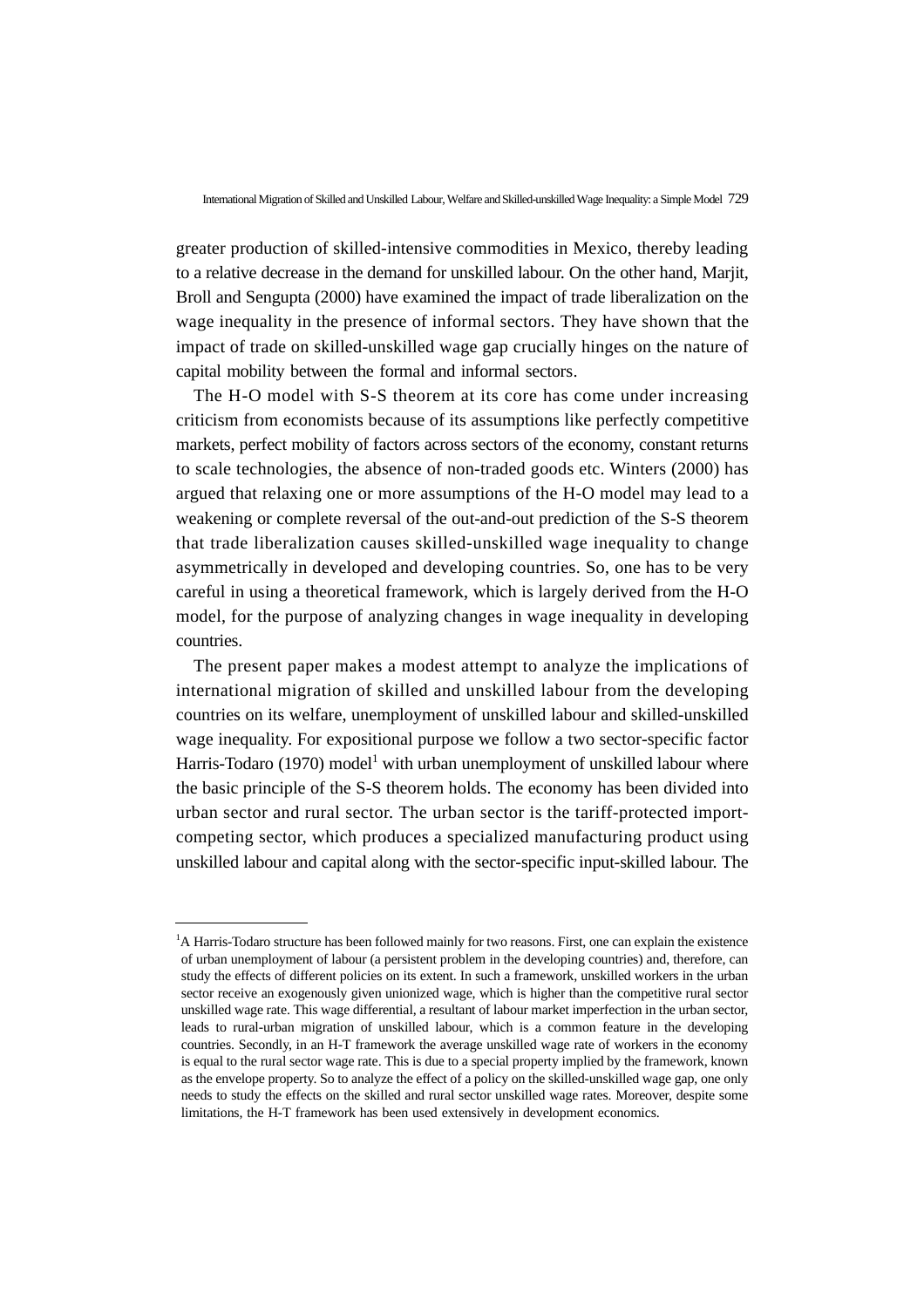rural sector produces the exportable commodity of the economy with capital and unskilled labour.

Conventional wisdom suggests that brain drain of labour from the developing countries should reduce welfare. The analysis of the present paper, however, shows that in a production structure reasonable for a developing economy a brain drain of skilled labour may raise the welfare of the economy while an emigration of unskilled labour may be welfare reducing. More interestingly, the paper shows that an emigration of skilled/unskilled labour lowers the urban unemployment of unskilled labour and may widen the skilled-unskilled wage-gap. The paper, therefore, provides an alternative explanation for the increasing wage inequality in terms of higher international mobility of skilled and unskilled labour in the regime of liberalized trade and investment using an H-T structure where the central principle of the S-S theorem holds.

# **II. The Model**

We consider a small open Harris-Todaro type<sup>2</sup> dual economy, which is divided into a rural sector and an urban sector. The first sector is the rural sector. It produces its product with unskilled labour and capital. The urban sector is the specialized manufacturing sector that requires skilled labour, unskilled labour and capital to produce its product. So capital is perfectly mobile between the two sectors. The rural wage rate, W, is flexible while the wage rate in the urban sector, *W*,\* is exogenously given with *W*\*>*W*. This wage differential leads to migration of labour from the rural to the urban sector. Skilled labour is specific to sector 2. Owing to our small open economy assumption we consider the two product prices to be given internationally. The production function of the rural sector exhibits constant returns to scale with diminishing marginal productivity to each factor. On the contrary, the production function in the urban sector is of

<sup>2</sup> In a Harris-Todaro economy there two sectors: the rural sector and the urban or modern sector. There is imperfection in the urban labour market in terms unionized wage. The unionized wage is given exogenously and is greater than the competitive rural wage. This wage differential leads to migration of workers from the rural to the urban sector. Migration equilibrium is attained when the expected urban wage and the rural wage are equal. In the migration equilibrium, the urban-rural wage differential and urban unemployment of labour persist. This is why equilibrium in the Harris-Todaro economy is suboptimal. The present model is a small variant of the Harris-Todaro model. Here there are two types of labour- skilled and unskilled. The urban sector besides unskilled labour and capital uses a sector specific input, skilled labour.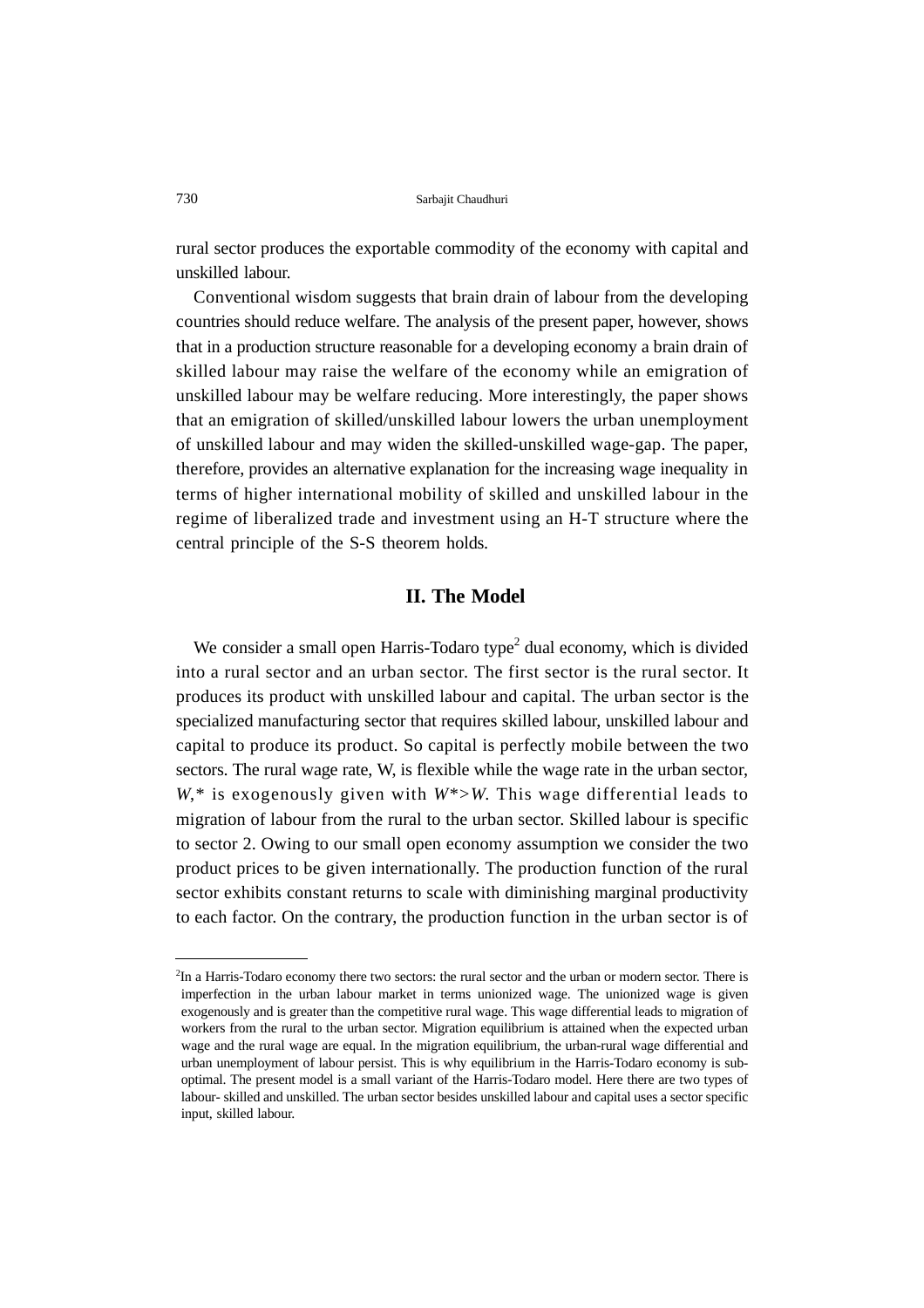the fixed-coefficient type.<sup>3</sup> We also assume that sector 1 is less capital intensive than sector 2 with respect to unskilled labour in value terms.

Given the assumption of perfectly competitive markets the usual price-unit cost equality conditions relating to the two sectors of the economy are given by the following two equations, respectively.

$$
W \cdot a_{L1} + r \cdot a_{K1} = P_1 \tag{1}
$$

$$
W^* a_{L2} + r a_{K2} + W_S a_{S2} = P_2^* \tag{2}
$$

where,  $a_{Ki}$ =capital-output ratio in the *i*th sector,  $i = 1,2$ ;  $a_{Li}$  = unskilled labouroutput ratio in the *i*th sector,  $i = 1,2$ ;  $a_{S2}$  = skilled labour-output ratio in sector 2;  $P_i$  = world price of the *i*th good,  $i = 1,2$ ;  $P_2$ <sup>\*</sup> = domestic or tariff-inclusive price of good 2;  $t =$  ad-valorem tariff rate on good 2;  $W_s =$  wage rate of skilled labour; *W* = rural wage rate of unskilled labour;  $W^*$  = urban wage rate of unskilled labour; and,  $r =$  return to capital.

Now we present the factor endowment equations.

$$
a_{S2}.X_2 = \alpha L_S \tag{3}
$$

$$
a_{K1}.X_1 + a_{K2}.X_2 = K \tag{4}
$$

$$
a_{L1}X_1 + a_{L2}X_2 + L_U = \beta L \tag{5}
$$

where,  $L =$  fixed amount of supply of unskilled labour;  $L<sub>S</sub> =$  fixed amount of supply of skilled labour;  $K =$  fixed capital stock of the economy;  $\beta =$  fraction of *L* residing in the source country;  $\alpha$  = fraction of  $L_s$  residing in the source country; and,  $L_U$  = level of urban unemployment of unskilled labour. Equations (3) and (4) are the full-employment conditions of skilled labour and capital, respectively. Equation (5) is the endowment equation for unskilled labour.

Finally, the Harris-Todaro migration equilibrium condition is given by the following.

<sup>&</sup>lt;sup>3</sup>This is a simplifying assumption. We should note that there are three factors of production in the urban sector and that it is an uneven system. So if the production function of the urban sector too were of the variable-coefficient type, the algebra of the model would have been seriously complicated by the presence of partial elasticities of substitution between different inputs. Moreover, as the urban sector produces a specialized manufacturing product the scope for factor substitution is likely to be rather limited. Thus, even with variable coefficient technology, qualitative results are likely to be altered very little and the same results may hold with suitable restrictions on partial elasticities of substitutions between different inputs.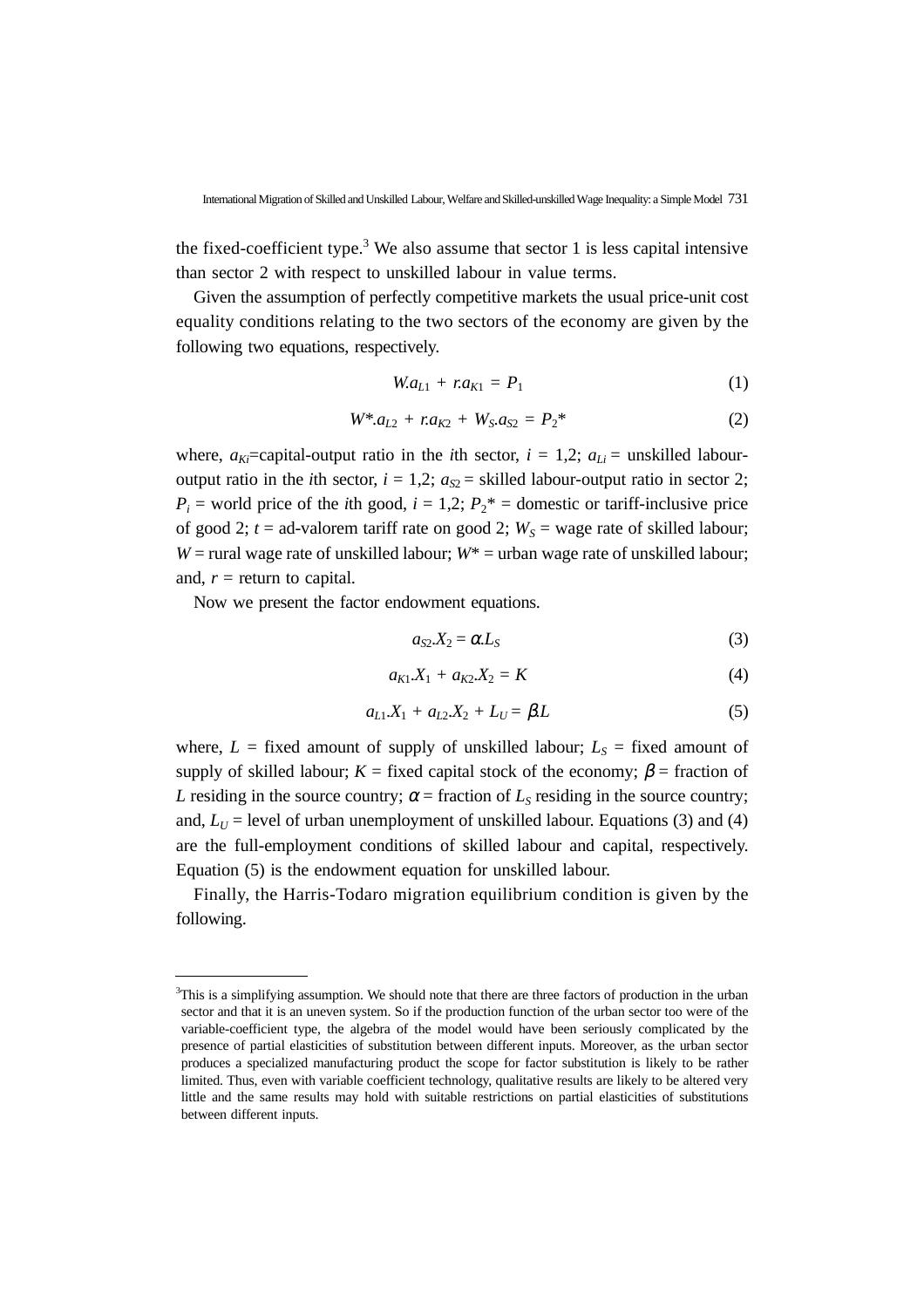$$
W^* \{a_{L2} X_2 / (a_{L2} X_2 + L_U)\} = W \tag{6}
$$

Here  $\{a_{L2}X_2/(a_{L2}X_2 + L_U)\}\$  is the probability of finding a job in the urban sector for an unskilled rural migrant. So, the left-hand side of equation (6) gives the expected urban wage rate for a prospective unskilled rural migrant. Migration of workers from the rural to the urban sector would continue so long as the expected urban wage exceeds the actual rural wage rate. Migration equilibrium is attained when the expected urban wage and rural wage rates are equal. Using (5), equation (6) can be rewritten as follows.

$$
a_{L1}X_1 + (W^* / W).a_{L2}X_2 = \beta L \tag{6.1}
$$

We should note that the production structure described by (1)-(6) depicts an indecomposable system. So input prices are not determined by product prices alone. These also depend on factor endowments. Using (3) from equation (6.1) we may write

$$
X_1 = (1/a_{L1}).[\beta L - (W^*/W). (a_{L2}/a_{S2}).\alpha L_S]
$$
\n(7)

Using  $(3)$  and  $(7)$  equation  $(4)$  can be rewritten as

$$
(a_{K1}/a_{L1}).[\beta L - (W^*/W). (a_{L2}/a_{S2}).\alpha L_S] + (a_{K2}/a_{S2}).\alpha L_S = K \qquad (4.1)
$$

(1), (2) and (4.1) are the three equations to solve for the three input prices-*W*,  $W_s$ and r. Equations (1) and (4.1) are solved simultaneously to get the equilibrium values of *W* and *r*. Inserting the value of *r* into equation (2),  $W<sub>S</sub>$  is obtained. Once the factor prices are known, the factor coefficients are also known.  $X_2$  is trivially found from (3).  $X_1$  is solved from equation (6.1) once the factor prices and  $X_2$  are known. Finally,  $L_U$  is found from equation (5). In this model, it may be checked that the basic tenet of the Stolper-Samuelson theorem holds. An increase in the price of the export commodity  $P_1$ , which does not use skilled labour, will lead to an increase in both *W* and *r*. Note that *W* and *r* are found from equations (1) and (4.1). We now argue why an increase in *r* leads to a decrease in the skilled wage rate, *W<sub>S</sub>*. Note that equation (2) is the zero profitability condition for the urban sector. If *r* rises, the cost of capital input used in the urban sector rises. This implies that the skilled wage rate,  $W<sub>S</sub>$ , must fall given the urban unskilled wage rate, *W*\*, to enable the firms to earn zero profits. Thus the skilled-unskilled wage gap declines as the price of the exportable commodity rises following a liberalized trade policy. On the other hand, an increase in  $P_2$  cannot affect both *W* and *r*. It only raises  $W<sub>S</sub>$ -the skilled wage rate. As a consequence, the skilled-unskilled wage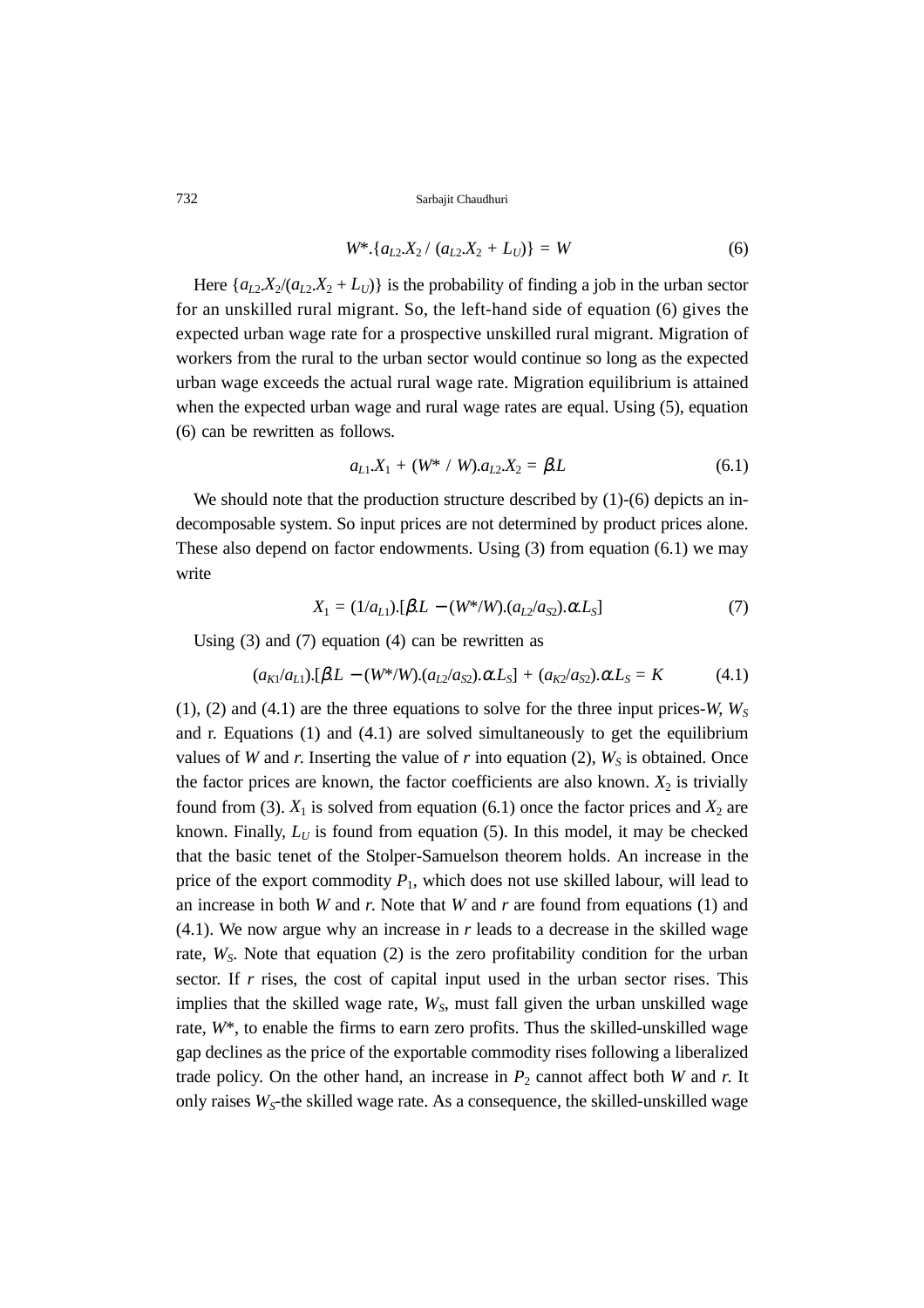inequality rises following an increase in the price of the skill-intensive commodity.

Before going to comparative statics, it is important to mention that our measure of welfare in this small open economy is national income at world prices, *Y*, and it is expressed as follows.

$$
Y = W_1 \beta L + W_S_2 \alpha L_S + rK - t P_2 X_2 \tag{8}
$$

Here *W.*β*.L* is the total wage income of the unskilled workers in a Harris-Todaro economy and  $W_S$ .  $\alpha L_S$  is the wage income of skilled labour. *r.K* denotes the income earned from the economy's capital stock. Finally,  $t.P_2.X_2$  measures the cost of tariff protection of the import-competing sector.

## **III. Comparative Static Exercises**

Let us now analyze the effects of emigration of skilled/unskilled labour on welfare, urban unemployment of unskilled labour and on the skilled-unskilled wage gap in the economy. An emigration of skilled labour lowers the value of  $\alpha$ while an international migration of unskilled labour leads to a fall in the value of  $\beta$ . We assume that the international migration of labour does not deplete the economy's given capital stock<sup>4</sup> and that the labourers are the owners of capital. The latter implies that the total population of the economy comprises of only the skilled and unskilled labourers. Totally differentiating equations (1), (2) and (4.1) and after putting  $(dP_1 = dP_2^* = dK = da_{L2} = da_{K2} = da_{S2} = 0)$  we get the following equations, respectively:

$$
\theta_{L1}.\hat{W} + \theta_{K1}.\hat{r} = 0 \tag{9}
$$

$$
\theta_{K2}.\hat{r} + \theta_{S2}.\hat{W}_S = 0 \tag{10}
$$

$$
\mathrm{nd},
$$

and, 
$$
A.\hat{W} - \sigma_1.\lambda_{L1}.\hat{r} = -\hat{\beta} + D.\hat{\alpha}
$$
 (11)

where,  $A = \{(W^*/W).a_{L2}X_2 + \sigma_1.\lambda_{L1}\} > 0$ ;  $\lambda_{ji}$  = proportion of the *j*th input employed in the *i*th sector of the economy,  $j = L, K, L_s$ , and,  $i = 1, 2$ ;  $\theta_{ij} =$  distributive share of the *j*th input in the *i*th industry,  $j = L$ , *K*,  $L_s$ , and,  $i = 1, 2$ ;  $\sigma_1$  = elasticity of substitution between two inputs in sector 1; " $^{\prime\prime}$ " = proportional change; and, *D* = [ $\lambda_{K2}(K)$  $\beta$ *L*).{( $a_{L2}$ *W*\*/ $a_{K2}$ *W*)−( $a_{L1}/a_{K1}$ )}]<0 (note that {( $a_{L2}$ *W*<sup>\*</sup>/ $a_{K2}$ *W*)−( $a_{L1}/a_{K1}$ )}<0 if the

<sup>4</sup> See Quibria (1988). The international movement of capital accompanying an emigration of labour may be prevented by government laws.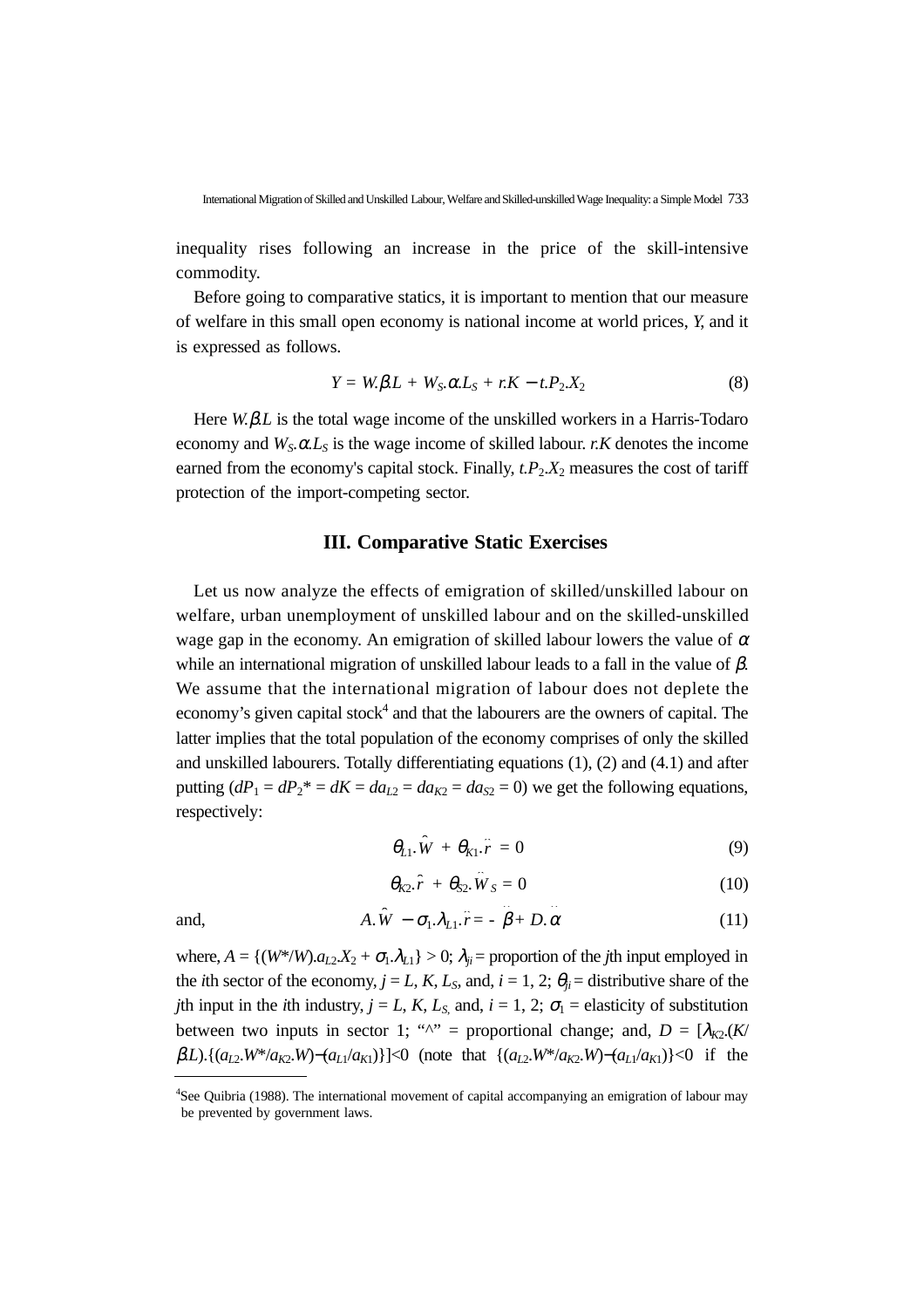urban sector is more capital-intensive than the rural sector with respect to unskilled labour in value terms.)

Solving (9), (10) and (11) by Cramers rule we get

$$
\hat{W} = (\theta_{K1}.\theta_{S2}/\Delta).(-\hat{\beta} + D.\hat{\alpha})
$$
\n(12)

$$
\hat{r} = -\left(\theta_{L1}\theta_{S2} / \Delta\right)\left(-\hat{\beta} + D.\hat{\alpha}\right) \tag{13}
$$

and, 
$$
\hat{W}_S = (\theta_{L1} \theta_{K2} / \Delta) \cdot (-\hat{\beta} + D \cdot \hat{\alpha})
$$
 (14)

where, 
$$
\Delta = [\theta_{L1} \theta_{S2} \cdot \sigma_1 \cdot \lambda_{L1} + \theta_{K1} \cdot \theta_{S2} \cdot A] > 0.
$$

From (12)−(14) we can observe that any particular factor price moves in the same direction due to an emigration of labour, irrespective of its type (skilled or unskilled).

In this Harris-Todaro type economy, *W* is the average wage of unskilled labour. To find out the impact of an emigration of labour (skilled or unskilled) on the skilled-unskilled wage gap, after subtracting (12) from (14) one gets

$$
(\hat{W}_S - \hat{W}) = [(\theta_{L1}.\theta_{S2} / \Delta). \{(\theta_{K2} / \theta_{S2}) - (\theta_{K1} / \theta_{L1})\}.(-\hat{\beta} + D.\hat{\alpha})] \tag{15}
$$

It is sensible to assume<sup>5</sup> that the capital-skilled labour ratio in sector 2 is greater than the capital-unskilled labour ratio in sector 1. Hence  $\{(\theta_{K2}/\theta_{S2})-(\theta_{K1}/\theta_{L1})\}>0$ . Thus from (15) it follows that  $(\hat{W}_s - \hat{W}) > 0$  when  $\hat{\beta}$  and / or  $\alpha < 0$ . Therefore, we have the following proposition.

**PROPOSITION 1:** An international migration of labour (skilled or unskilled) raises the skilled-unskilled wage gap.

Proposition 1 can be intuitively explained as follows. As the system does not possess the decomposition property, factors prices depend not only on the commodity prices but also on the factor endowments. An emigration of unskilled labour (skilled labour) lowers its availability to the domestic industries. Now given its demand, the unskilled (skilled) wage rate rises due to relative scarcity of that factor. Given the product prices, the rate of return to capital, *r*, falls to satisfy the

<sup>&</sup>lt;sup>5</sup>In this model the rural sector (sector 1) produces a low skill primary agricultural commodity while the urban sector is assumed to produce a specialized manufacturing commodity like  $R \& D$ . Both sectors use capital. However, the capital-skilled labour ratio in the R & D sector is likely to exceed the capitalunskilled labour ratio in the sector producing an agricultural commodity. However, it should be pointed out that in the mechanized capitalist agriculture highly sophisticated equipments like tractors, harvesters etc. are used. But ours is a dual economy with a predominantly backward agricultural sector. So in such a framework the above assumption is justified.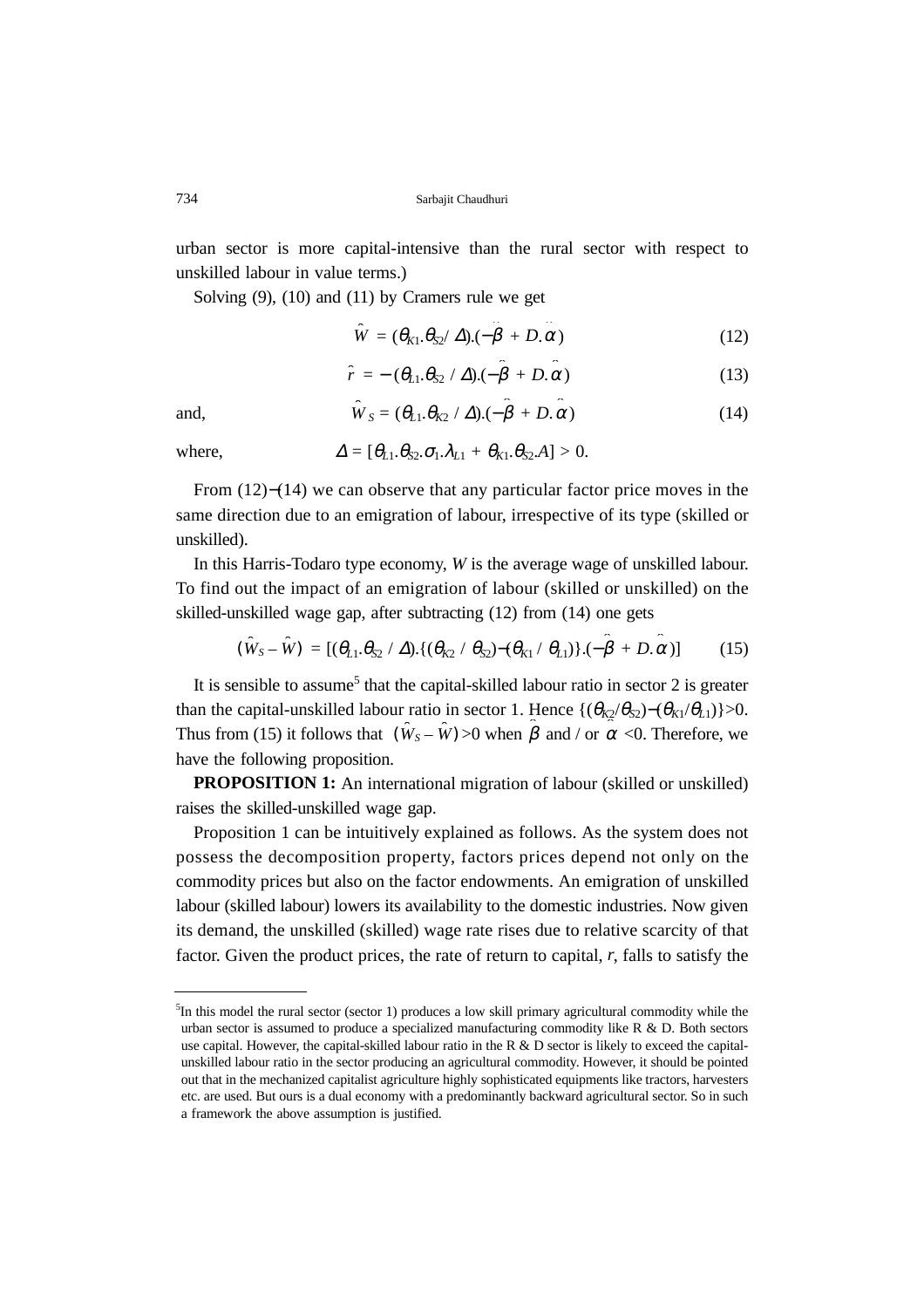zero profitability condition. From the price-unit cost equality condition<sup>6</sup> for the other sector, it then follows that the skilled (unskilled) wage rate rises too. This may be further explained in the following way. Emigration of skilled labour raises the skilled wage rate resulting from relative scarcity of that factor than before. The sector using skilled labour must contract thereby releasing capital for the other sector. The return to capital decreases. The other sector expands and raises the demand for unskilled labour resulting in an increase in the unskilled wage rate. On the other hand, international migration of unskilled labour raises the competitive unskilled wage rate. The urban sector remains undisturbed as it uses a specific input, skilled labour, and the production technology is of the fixed coefficient type. The return to capital, r, decreases as it now becomes relatively abundant than previously. A decrease in r raises the skilled wage rate to satisfy the zero profitability condition. Thus, both skilled and unskilled wage rates increase following international migration of labour of either type. The skilled-unskilled wage inequality must depend on the relative increases of the two wage rates. Relative capital intensities of the two sectors must play the most crucial role in determining the magnitudes of increases in the two wage rates. It is realistic to assume that capital would be more intensively used in the production (with respect to skilled labour) of the specialized manufacturing sector vis-à-vis the unskilled agricultural sector (with respect to unskilled labour). Thus, the wage inequality may worsen following an international migration of labour of either type.

Proposition 1 provides an alternative explanation for the widening of the skilledunskilled wage gap in the developing countries in the post-liberalization period. The fact that the wage gap has increased in the post-liberalization era does not necessarily imply a refutation of the Stolper-Samuelson theorem,<sup>7</sup> but may be because of the higher international mobility of the factors of production (e.g. an international migration of both skilled and unskilled labour) resulting from the liberalized policies.

<sup>6</sup> The price-unit cost equality conditions for the two sectors are basically the zero profitability conditions given the perfectly competitive product markets where the firms cannot earn more than normal profits. So the relationship between two variable input prices must be a negative one for each sector. Thus, if the skilled (unskilled) wage rate rises resulting from an emigration of skilled (unskilled) labour, the rate of return to capital must fall. Then, from the zero profitability condition for the other sector it follows that the wage rate for unskilled (skilled) labour increases as well.

<sup>&</sup>lt;sup>7</sup>It has been already pointed out that the basic tenet of the Stolper-Samuelson theorem holds in the given set-up.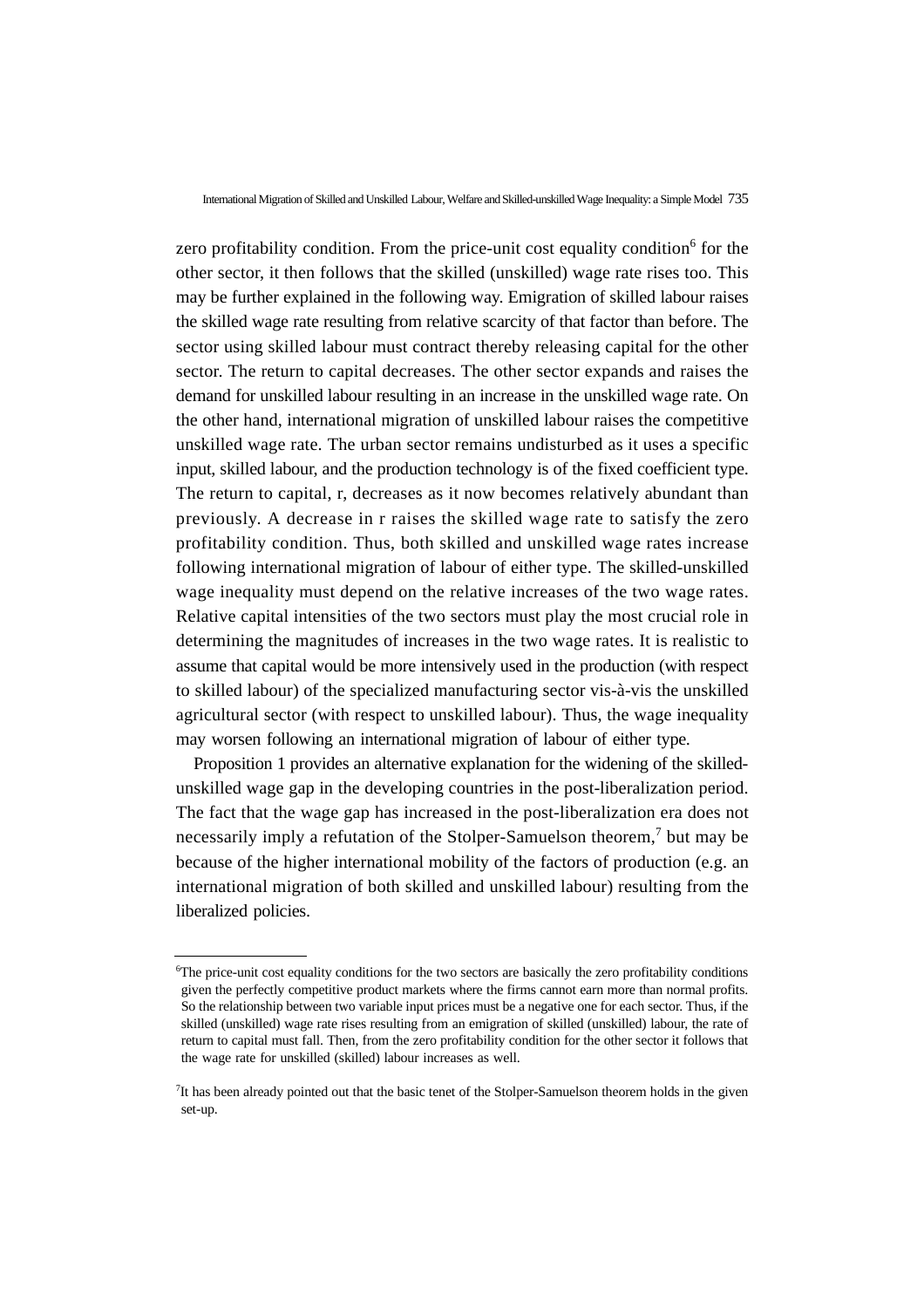Now from (7) after differentiating we can derive the following results:

$$
(da_{L1}X_1 \, / \, d\beta) = [L + (W^* \, / \, W^2). (a_{L2}/a_{S2}). \alpha L_S. (dW/d\beta)]; \tag{16}
$$

and,  $(da_{L1}.X_1 / d\alpha) = [(a_{L2} / a_{S2}).L_S.(W^* / W).{(1 / W).}(dW / d\alpha) - 1)]$  (17)

Using (3), equation (5) may be rewritten as

$$
a_{L1}X_1 + (a_{L2}/ a_{S2}) \cdot \alpha L_S + L_U = \beta L \tag{5.1}
$$

Differentiating (5.1) and after using (16) and (17) the following expressions can be obtained:

$$
(dL_U/d\beta) = -[(W^* / W^2) \cdot (a_{L2} / a_{S2}) \cdot \alpha L_S \cdot (dW / d\beta)] > 0
$$
  
(since  $(dW / d\beta) < 0$  from (12))

and, 
$$
(dL_U/d\alpha) = -(a_{L2}/a_{S2}).L_S - [(a_{L2}/ a_{S2}).L_S.(W^* / W).((1 / W).(dW / d\alpha)-1)]
$$
  
=  $-(a_{L2}/a_{S2}).L_S.$  [(W^\* / W<sup>2</sup>).(dW / d\alpha) + ((W – W^\*) / W)]  
> 0 (since W < W^\* and (dW/d\alpha) < 0 from (14))

So we have the following proposition.

**PROPOSITION 2:** An international migration of labour (skilled or unskilled) lowers the level of urban unemployment of unskilled labour.

The intuition behind proposition 2 is fairly straightforward. An emigration of unskilled labour raises the rural wage rate of unskilled labour as the supply of this input decreases relative to its demand. As the urban sector uses a specific inputskilled labour and production technology is of the fixed coefficient type, the output of the urban sector remains unaltered. Then the employment level of unskilled labour in this sector also remains unchanged. As the wage differential between the two sectors decreases, a reverse migration takes place resulting in a lower level of urban unemployment of the unskilled labour. On the other hand, an international migration of skilled labour not only raises the rural wage rate for unskilled labour but also leads to shrinkage of the urban sector since skilled labour is specific to the urban sector. The latter also lowers the expected urban wage rate of unskilled labour. Hence, the urban unemployment of unskilled labour decreases following a reverse migration from the urban to the rural sector.

We are now in a position to analyze the impact of an emigration of labour (skilled or unskilled) on the welfare of the economy. Differentiating (8) with respect to  $\beta$  we get

$$
(dY/d\beta) = WL + (dW/d\beta). \beta L + (dr/d\beta).K + (dW_S/d\beta). \alpha L_S
$$
 (18)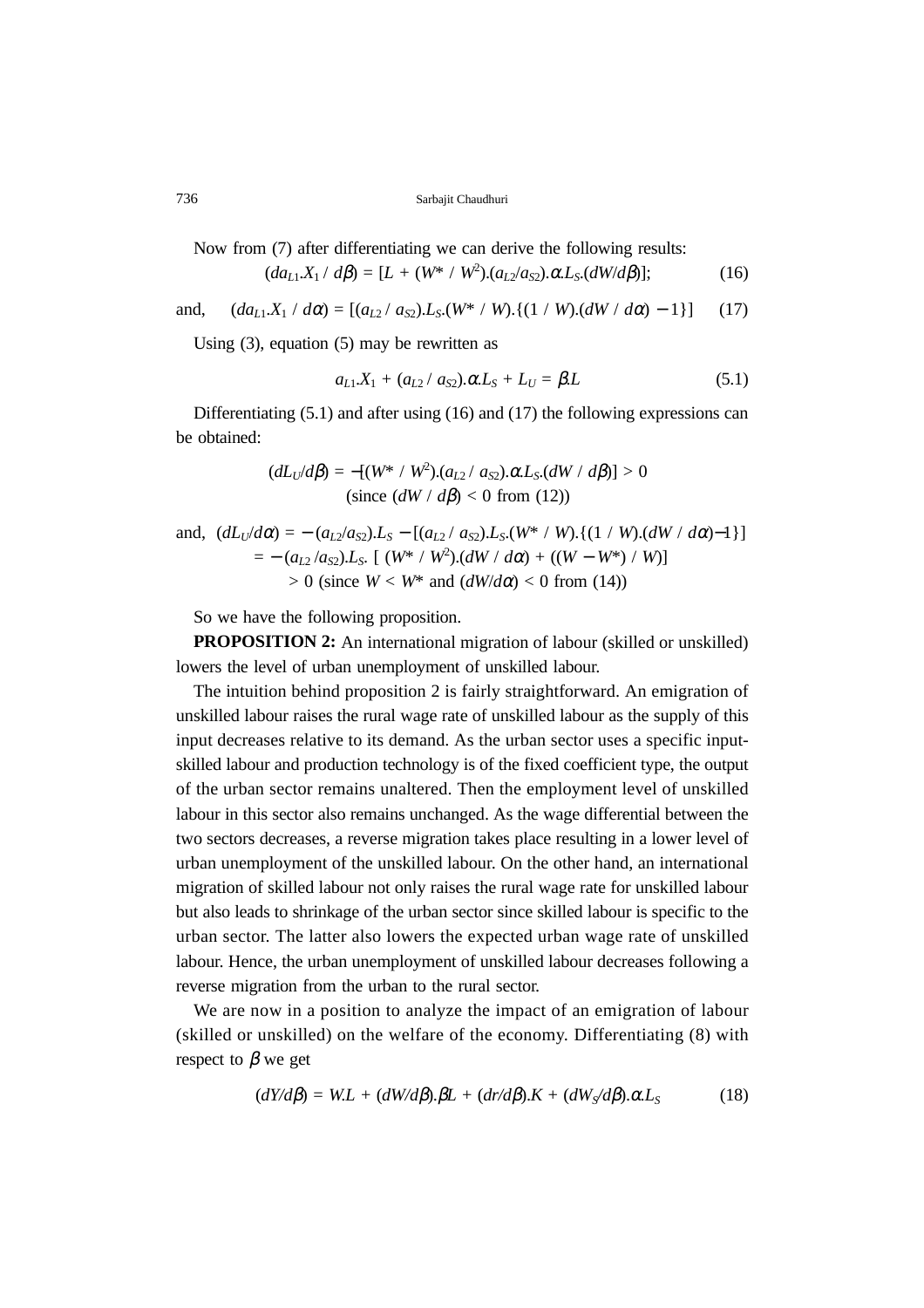Note that  $X_2$  does not change as  $\beta$  falls. Using (12)-(14) and after simplification this reduces to  $8$ 

$$
(dY \mid d\beta) = (\theta_{S2} \mid \Delta)[WL \cdot \theta_{K1}. \{(W^* \mid W). \lambda_{L2}. \beta L + (\sigma_1 \cdot \lambda_{L1} \mid \theta_{K1}) - 1\} + (\theta_{L1} \cdot \theta_{K2}. P_2^* \mid \beta \cdot a_{K2}). (K - a_{K2}. X_2)]
$$
  
So, 
$$
(dY \mid d\beta) > 0 \text{ if } \{(W^* \mid W). \lambda_{L2}. \beta L + (\sigma_1 \cdot \lambda_{L1} \mid \theta_{K1}) 1\} > 0.
$$
(Note that  $(K - a_{K2}. X_2) > 0$  as  $X_1 > 0$ .)

However, the effect of a decrease in  $\beta$  on the per capita income of the non-

migrants  $(Y/(\beta L+\alpha L_s))$  is ambiguous.

Also differentiating (8) with respect to  $\alpha$  one gets

$$
(dY / d\alpha) = \beta L.(dW / d\alpha) + W_S.L_S + \alpha L_S.(dW_S / d\alpha)
$$
  
+ 
$$
(dr / d\alpha).K - t.P_2.(dX_2 / d\alpha)
$$
 (19)

Using (12)-(14) and after simplification this reduces to<sup>9</sup>

$$
(dY/d\alpha) = [(D.r.W.a_{K1}.a_{L2}.X_2) / (P_1.\alpha.\sigma_1.\lambda_{L1})] + (P_2 * X_2 / \alpha).[\theta_{S2} (t / (1 + t))] < 0 \text{ if } [\theta_{S2} - (t/(1 + t))]
$$

So if the share of tariff revenue in domestic price of import of good 2,  $(t/(1+t))$ , is not less than the distributive share of skilled labour in industry 2,  $\theta_{S2}$ , then an emigration of skilled labour raises the economy's national income at world prices. It is needless to mention that the per capita income of the non-migrants also increases as Y increases due to an emigration of skilled labour. Hence the following proposition<sup>10</sup> can now be established.

**PROPOSITION 3:** (i) Emigration of unskilled labour worsens the welfare of the economy if  $\{(W^*/W) \cdot \lambda_{1,2} \cdot \beta L + (\sigma_1 \cdot \lambda_{L1}/\theta_{K1}) - 1\} \geq 0$ . The effect on the per capita income of the non-migrants is, however, uncertain. On the contrary, (ii) an international migration of skilled labour raises the per capita income of the nonmigrants and improves the welfare of the economy if  $[\theta_{S2} \leq (t/(1+t))]$ .

#### **IV. Concluding Remarks**

This paper analyzes the impact of international migration of skilled and unskilled

<sup>8</sup> See appendix I for the mathematical proof of this result.

<sup>&</sup>lt;sup>9</sup>This has been derived in appendix I.

 $10$ The results of proposition 3 have been intuitively explained in section 4.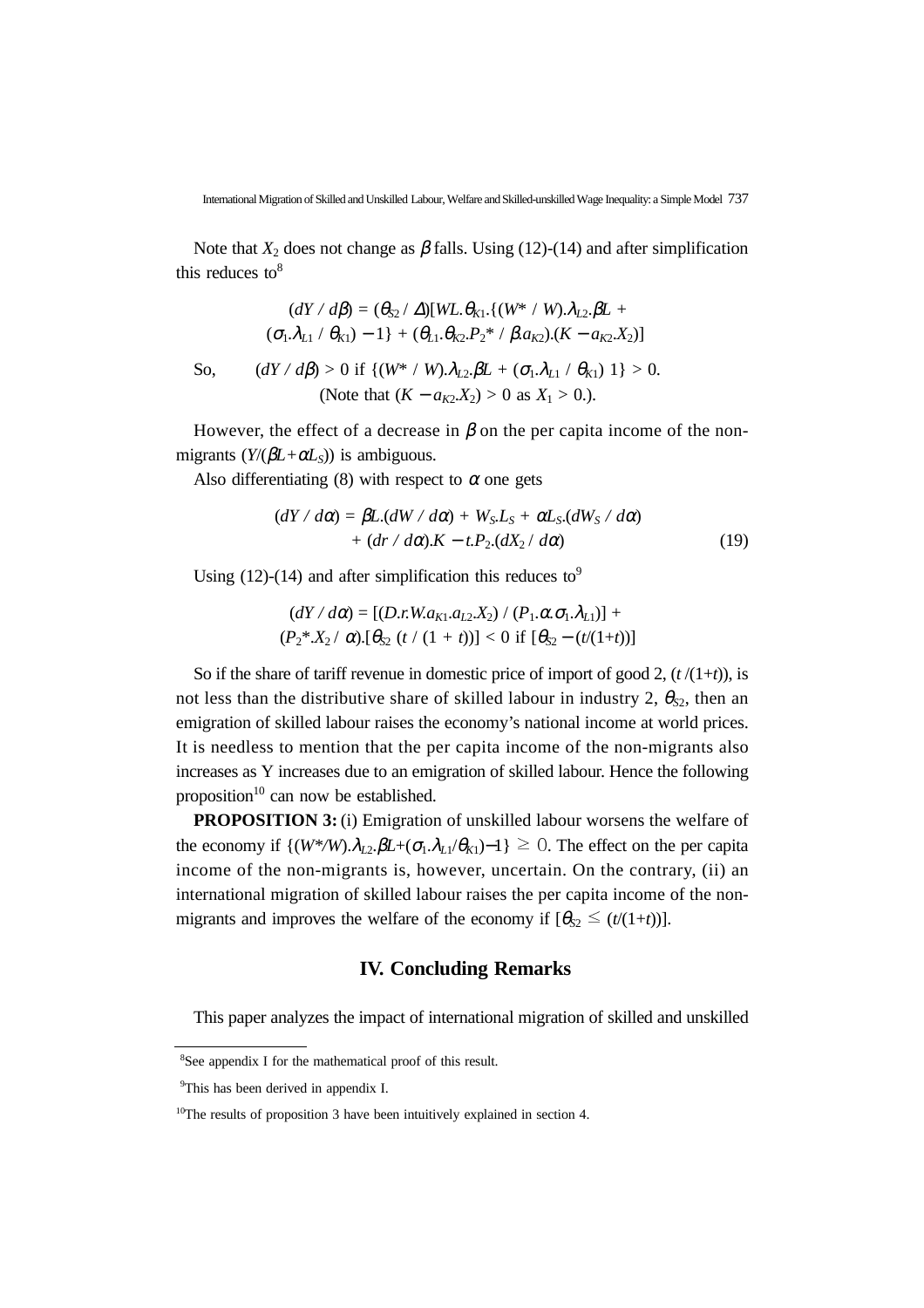labour in a two sector specific factor general equilibrium model with Harris-Todaro type unemployment of unskilled labour. The rural sector produces the export commodity using capital and unskilled labour while the urban sector is the tariffprotected import-competing sector that produces its output using unskilled labour, capital and the sector-specific input, skilled labour. In this production structure, we find that an emigration of unskilled labour is likely to be welfare reducing while the international migration of skilled labour under a reasonable sufficient condition is welfare improving. An emigration of labour (skilled or unskilled) raises the wage rates of both types of labour. However, the effect on total wage income is ambiguous since factor endowment decreases. On the other hand, the rental rate and hence the total income earned from the economy's capital stock falls. An emigration of unskilled labour cannot affect the level of production of the urban sector and hence the cost of tariff protection of the import-competing sector. The national income at world prices decreases under the sufficient condition,  $\{(W^*/W) \cdot \lambda_{L2} \cdot \beta L + (\sigma_1 \cdot \lambda_{L1}/\theta_{K1}) - 1\} \ge 0$ . On the contrary, in the case of international migration of skilled labour, there is another factor leading to an increase in the economy's welfare. As the size of skilled labour of the economy decreases, the output of the protected import-competing sector (urban sector) contracts. This tends to push up the welfare as the volumes of trade increase. The expansionary forces on Y dominates over contractionary forces if the sufficient condition,  $[\theta_{S2} \leq (t/(1+t))]$ , is fulfilled. Therefore, we may get opposite results on welfare in the two cases. Besides, the international migration of labour (skilled as well as unskilled) lowers the urban unemployment of unskilled labour and more interestingly leads to an increase in the skilled-unskilled wage gap. The latter result is quite interesting because it provides an alternative explanation for the widening of wage inequality in the liberalized trade and investment regime in terms of a simple variant of the H-T model where the basic tenet of the S-S theorem is satisfied.

#### **Acknowledgements**

I am grateful to an anonymous referee of this journal for his/her thoughtful and constructive comments on an earlier version of the paper. However, the usual disclaimer applies.

*Received 23 May 2002, Accepted 27 January 2003*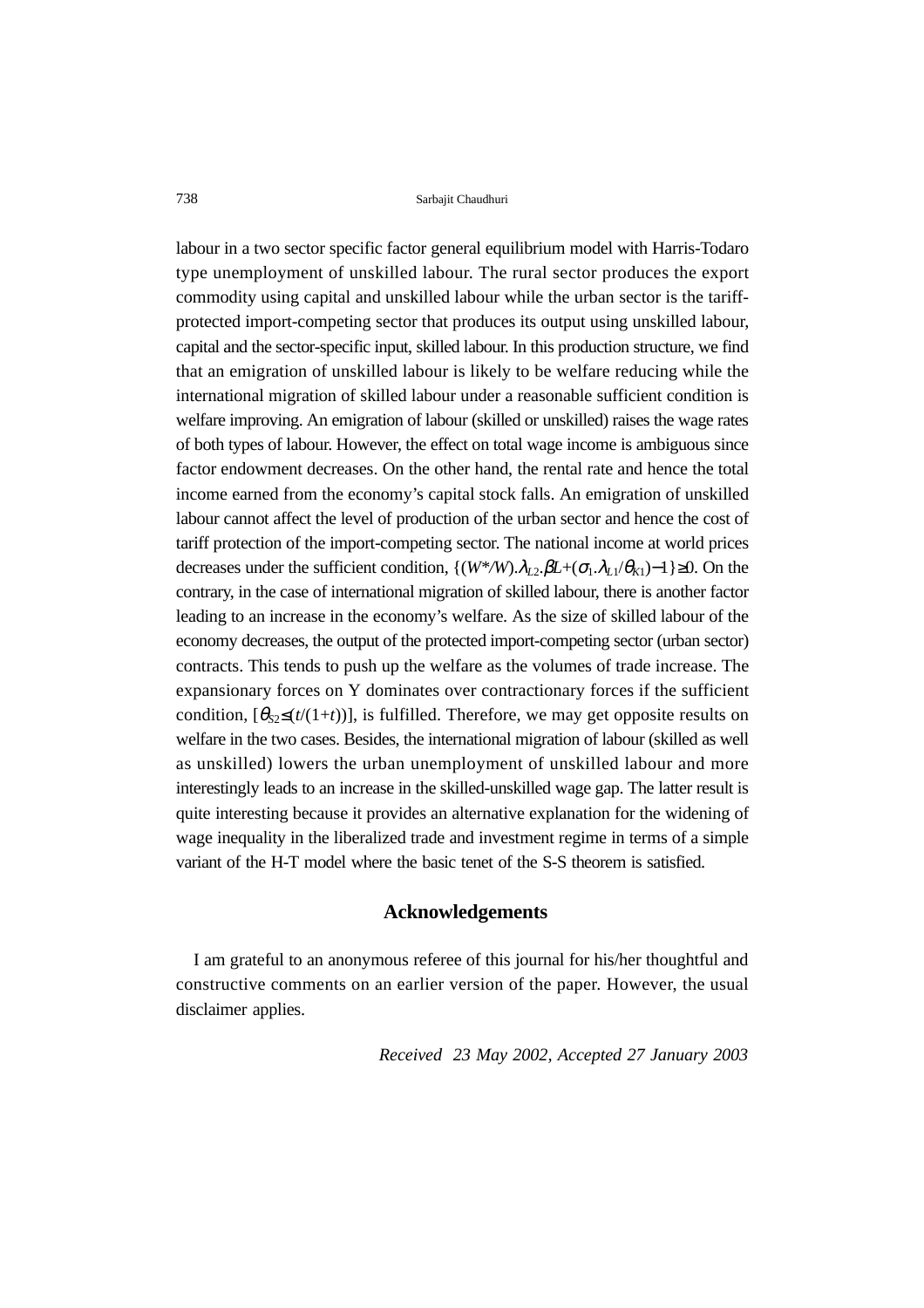#### **References**

- Bhagwati, J.N. and C. Rodriguez, (1975), "Welfare-Theoretical Analyses of the Brain Drain", *Journal of Development Economics*, 2: 195-221.
- Chaudhuri, S. (2001), "International Migration of Skilled Labour, Welfare and Unemployment of Unskilled Labour: A Note", *Asian-African Journal of Economics and Econometrics*, 1(1), 86-94. Also available at: http://papers.ssrn,com/author=294419.
- Currie, J. and Harrison, A. (1997), "Trade reform and labor market adjustment in Morocco"*, Journal of Labour Economics*.
- Feenstra, R. and G. Hanson (1995), Foreign investment, outsourcing and relative wages, in R. Feenstra, G. Grossman and D. Irwin (eds.), Political Economy of Trade Policies, Essays in Honour of J.N. Bhagwati, MIT Press.
- Feenstra, R.C. and Hanson, G.H. (1997), "Foreign direct investment and relative wages: evidence from Mexico's maquiladoras", *Journal of International Economics*, 42: 371-394.
- Hanson, G.H. and Harrison. A. (1999), "Trade Liberalization and Wage Inequality in Mexico", *Industrial and Labour Relations Review*, 52(2): 271-288.
- Harrison, A. and Hanson, G.H. (1999), "Who gains from trade reform? Some remaining puzzles", *Journal of Development Economics*, 59(1): 125-154.
- Harris, J.R. and M.P. Todaro (1970), "Migration, Unemployment and Development: A Two-sector Analysis", *American Economic Review*, 60: 126-42.
- Marjit, S., Broll, U. and Sengupta, S. (2000), "Trade and Wage-Gap in Poor Countries: The Role of the Informal Sector", in A. Bose et. al. (eds.), *Macroeconomics, Trade and Institutions: Essays in Honour of M.K. Rakshit*, Oxford University Press, Kolkata.
- Quibria, M.C. (1988), "A Note On International Migration, Non-traded goods and Economic Welfare in the Source Country", *Journal of Development Economics*, 28: 377-87.
- Rivera-Batiz, F.L. (1982), "International Labour Migration, Non-Traded Goods and Economic Welfare in the Source Country", *Journal Of Development Economics*, 11: 81-90.
- Rodriguez, C. (1975), "On the Welfare aspects of International Migration", *Journal of Political Economy*, 83: 1065-72.
- Robbins, D. (1994a), Malaysian wage structure and its causes, Havard Institute for International Development (HIID).
- Robbins, D. (1994b), Philippine wage and employment structure 1978-1983, HIID.
- Robbins, D. (1995a), Earnings dispersion in Chile after trade liberalization, HIID.
- Robbins, D. (1995b), Trade, trade liberalization and inequality in Latin America and East Asia: Synthesis of seven country studies, HIID.
- Robbins, D. (1996a), Stolper-Samuelson lost in the tropics Trade liberalization and wages in Columbia, HIID.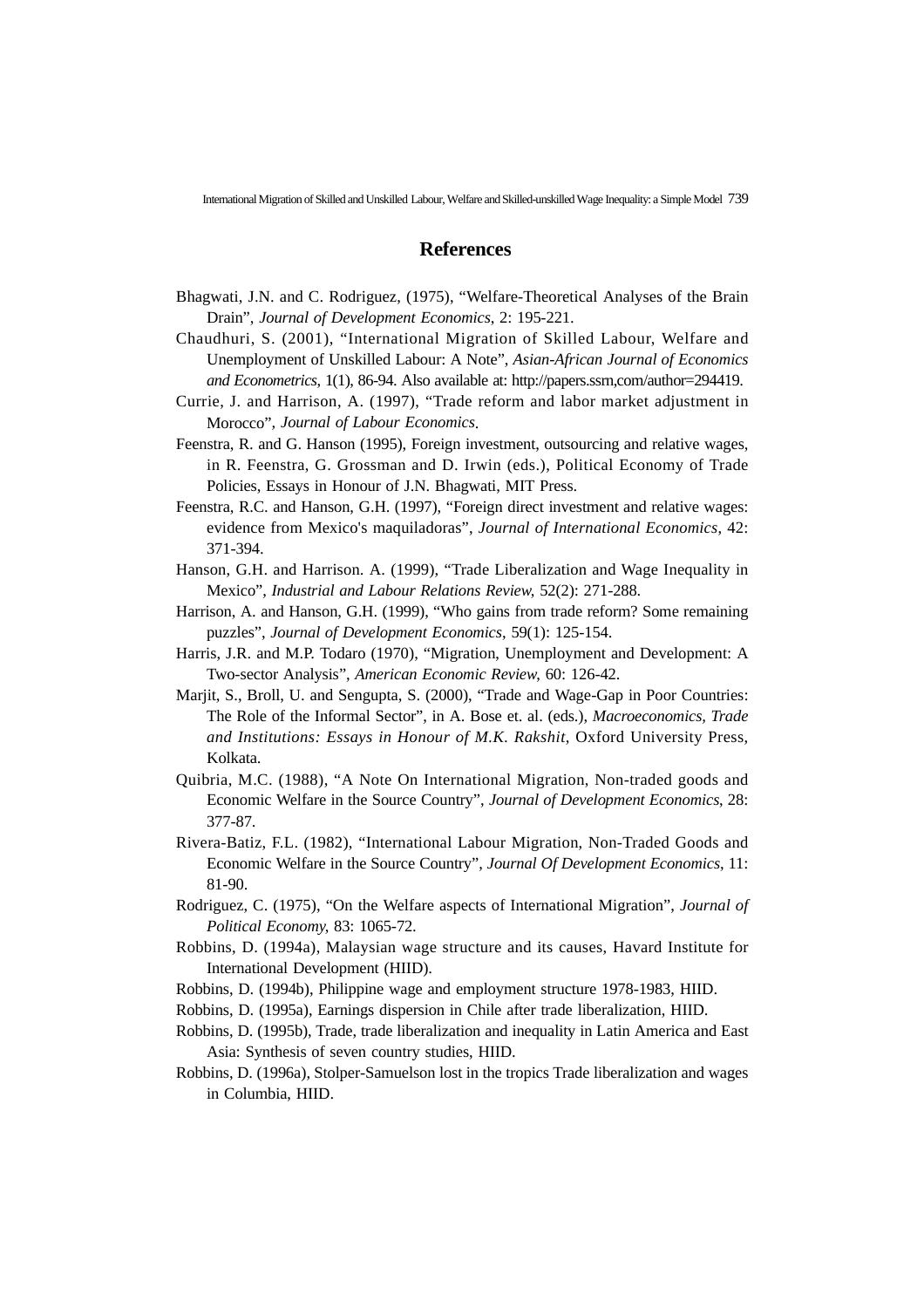- Robbins, D. (1996b), HOS hits facts: Facts win: Evidence on trade and wages in developing world, HIID.
- Winters, L.A. (2000), "Trade, Trade Policy and Poverty: What are the links?", University of Sussex, mimeo.
- Wood, A. (1995), "How Trade Hurt Unskilled Workers", *Journal Of Economic Perspectives*, 9(3): 57-80.
- Wood, A. (1997), "Openness and Wage Inequality in Developing Countries: The Latin American Challenge to East Asian Conventional Wisdom", *World Bank Research Observer*, January.
- Zhou, M. and Gatewood, J.V. (2000), "Mapping the Terrain: Diversity and the Challenges in the Contemporary Asian American Community". *Asian American Policy Review* 9: 2-29.